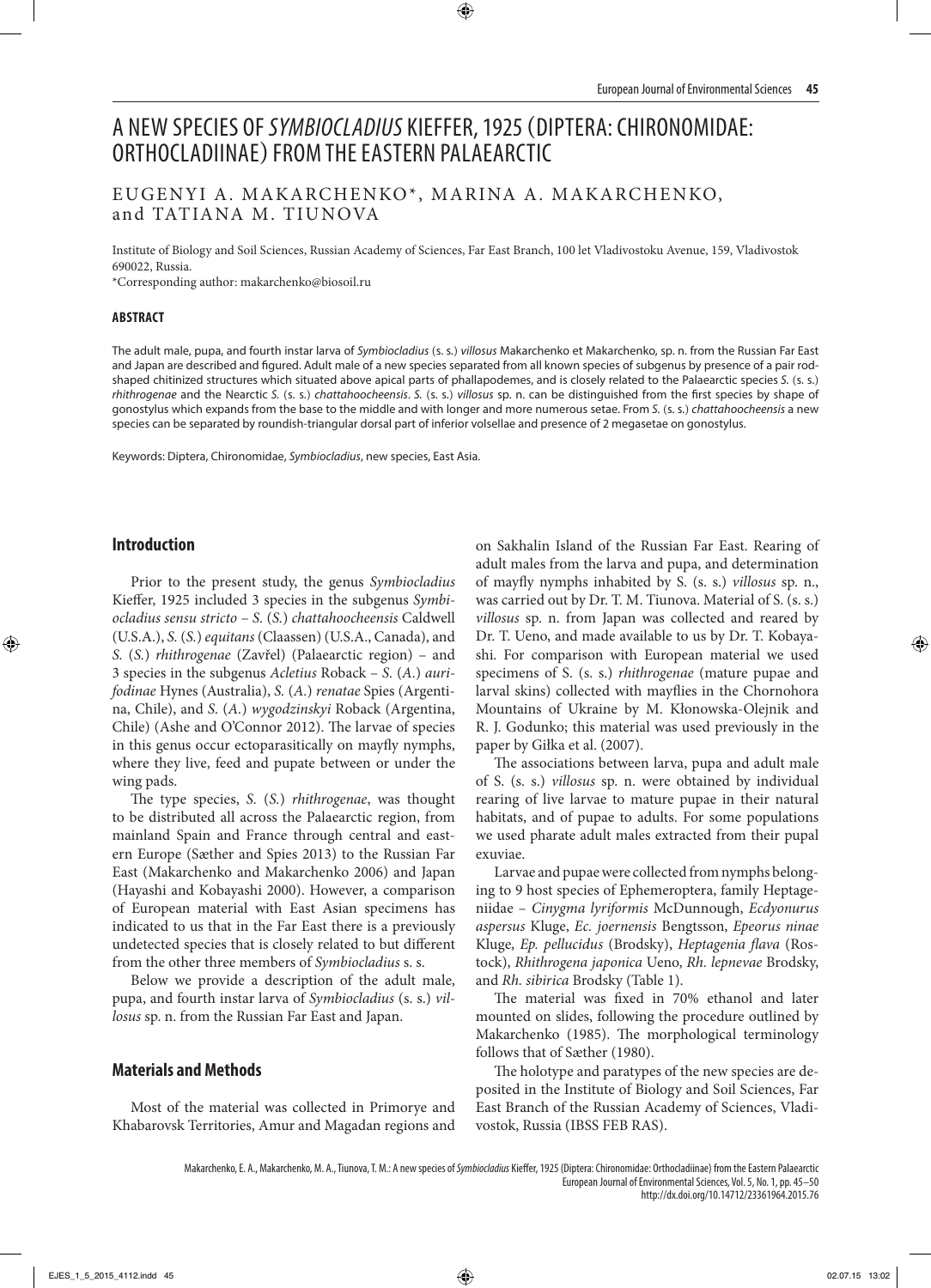|                                    | <b>Locality</b>           |                              |                                       |                          |                  |  |  |  |
|------------------------------------|---------------------------|------------------------------|---------------------------------------|--------------------------|------------------|--|--|--|
| <b>Host species</b>                | <b>Sakhalin</b><br>Region | Primorye<br><b>Territory</b> | <b>Khabarovsk</b><br><b>Territory</b> | Magadan<br><b>Region</b> | Japan,<br>Honshu |  |  |  |
| Cinygma lyriformis McDunnough 1933 | $\pm$                     |                              |                                       |                          |                  |  |  |  |
| Ecdyonurus aspersus Kluge 1980     |                           | $+$                          |                                       |                          |                  |  |  |  |
| Ec. joernensis Bengtsson 1909      |                           | $+$                          | $\ddot{}$                             |                          |                  |  |  |  |
| Epeorus ninae Kluge 1995           | $^{+}$                    |                              |                                       |                          |                  |  |  |  |
| Ep. pellucidus (Brodsky 1930)      | $^{+}$                    | $+$                          | $^{+}$                                |                          |                  |  |  |  |
| Heptagenia flava (Rostock 1878)    |                           | $+$                          |                                       |                          |                  |  |  |  |
| Rhithrogena japonica Ueno 1928     |                           |                              |                                       |                          | $^{+}$           |  |  |  |
| Rh. lepnevae Brodsky 1930          |                           | $+$                          | $^{+}$                                |                          |                  |  |  |  |
| Rh. sibirica Brodsky 1930          |                           | $^{+}$                       |                                       | $^{+}$                   |                  |  |  |  |

**Table 1** Mayfly hosts of *Symbiocladius* (s. s.) *villosus* sp. n. in Far Eastern regions.

#### *Symbiocladius villosus* **Makarchenko et Makarchenko, sp. n.**

Etymology: The species epithet, *villosus* (Latin for hairy, woolly), refers to the pubescence on the gonostylus.

Material: Holotype: adult male, reared from larva, Russian Far East, Primorye Territory, Bol. Ussurka River, Ussuri River basin, 20.VI. 1990, leg. T. Tiunova. *Paratypes*. **RUSSIAN FAR EAST, Primorye Territory:**  7 larvae, Frolovka River, 22.X. 1988, leg. E. Makarchenko; 1 pupal exuviae, 1 larval skin, same data as holotype, 20.VI. 1990, leg. T. Tiunova; 1 pupa with larval skin, 2 larvae, same data as holotype, except 18.VI. 1990, leg. T. Tiunova; 1 pupa with larval skin, Ussuri River, 21.VII. 1991, 1 mature pupa, 20.IX. 1991, 1 male, 1 pupal exuviae, 1.VIII. 1992, leg. T. Tiunova; 2 larvae, Bikin River, 1.VIII. 1995, leg. T. Tiunova; 1 male, Samarga River, 5.VIII. 2005. **Khabarovsk Territory:** 3 males, Bureya River, 4.VII. 1994, leg. E. Makarchenko; 4 pupae, 4 larvae, Khoidur River, 31.VII. 1996, leg. T. Tiunova; 3 males, same data except 17.VII. 2003, leg. V. Teslenko; 1 male, Niman River, 15.VII., 2003, leg. T. Tiunova; 1 male with pupal exuviae and larval skin, 1 female with pupal exuviae, 1 pupa with larval skin. Gur River, 1.VIII. 1996, leg. T. Tiunova; 1 pupa, 3 larvae, Okhota River, 6–8.VIII. 1988, leg. T. Tiunova; 1 male with pupal exuviae, Maya River, about 1 km below Nel'kan Village, 5–8.VIII. 1999, leg. T. Tiunova; 2 males, Anyui River, 28.VII. 1996, leg. T. Arefina. **Amur Region:** 1 pupa, Amur River, 28–29. VIII. 2004, leg. T. Tiunova. **Magadan Region:** 2 males, Chelomdzha River, 5.VIII. 2001, 1 male, 3.IX. 2009 leg. S. Kocharina; 1 male, same data, 5.VIII. 2002, leg. E. Khamenkova; 2 larvae, Ola River, 21.VII. 2013, 1 male, 4.VIII. 2013, leg. E. Khamenkova. **Sakhalin Island:** 1 male, Liu-

toga River in region of Vysokoie Village, 25–26.VII. 2001, leg. E. Makarchenko; 1 larva, Avgustovka River, 24.VII. 2003, leg. E. Makarchenko; 2 larvae, Leonidovka River, 25.VII. 2002, leg. V. Teslenko; 1 pupa, Uanga River, 20.VIII. 2001. **JAPAN:** 2 males, reared from larvae, 2 pupal exuviae, 2 larval skins, Yagi River, Sekinomiya, Yofu City, Hyogo Prefecture, 21.V.–27.V. 2007, leg. T. Ueno.

#### *Adult male*  $(n = 6)$

Total length 3.0–4.5 mm. Wing length 2.08–3.12 mm. Total length/wing length 1.21–1.53. Total coloration brown, wings grayish.

Head: Eyes slightly pubescent or bare. Temporal setae (from one side) including only 0–7 postorbitals. Clypeus with 6–13 setae. AR 1.12–2.17. Palps usually with 3 palpomeres, but 2nd and 3rd palpomeres sometimes fused; in the first case lengths ( $\mu$ m) of palpomeres 1–3: 48–84,  $52-108$ ,  $40-100$ , in the second case lengths ( $\mu$ m) of palpomeres 1–2: 68, 116.

Thorax: Each antepronotal lobe with 3–7 lateral setae. Acrostichals absent, dorsocentrals 4–14, prealars 4–7. Scutellum usually without setae, only one male with 3 setae on one side.

Wing: R,  $R_1$  and  $R_{4+5}$  without setae. Costal extension very short. Anal lobe roundish, protruding. Squama with 25–50 setae. Apex of  $R_{4+5}$  distal of apex  $M_{3+4}$ ; Cu1 straight.

Legs: BR<sub>1</sub> 1.7–2.0, BR<sub>2</sub> 3.4–3.9, BR<sub>3</sub> 3.0–4.25. Front tibia with 1 spur 44–48 µm long. Middle tibia with 1–2 spurs 36–40 µm long and 24–36 µm long. Hind tibia with 1–2 spurs 72–80 µm and 28–36 µm long. Hind tibia without comb but with apical group of 12–13 spinules. Lengths and proportions of leg segments as in Table 2.

**Table 2** Lengths (in µm) and proportions of leg segments in *Symbiocladius* (s. s.) *villosus* sp. n., male (n = 6).

|              | fe | ti                                                        | ta, | ta, | ta,                     | ta, | $ta_{\rm s}$ | LR.                     | BV        | <b>SV</b>     |
|--------------|----|-----------------------------------------------------------|-----|-----|-------------------------|-----|--------------|-------------------------|-----------|---------------|
| Р.           |    | 704-976 896-1248 720-944 400-704 320-551 160-184 135-144  |     |     |                         |     |              | $0.60 - 0.76$ 2.02-2.27 |           | 2.26–2.56     |
| $P_{\alpha}$ |    | 800-1184 848-1264 432-672 320-512 216-336 112-176 112-144 |     |     |                         |     |              |                         |           | $3.64 - 3.93$ |
| Ρ,           |    | 816-1232 976-1328 464-784 352-528                         |     |     | 288–384 128–160 112–144 |     |              | 0.46–0.59               | 2.66–2.84 | $3.26 - 3.86$ |
|              |    |                                                           |     |     |                         |     |              |                         |           |               |

European Journal of Environmental Sciences, Vol. 5, No. 1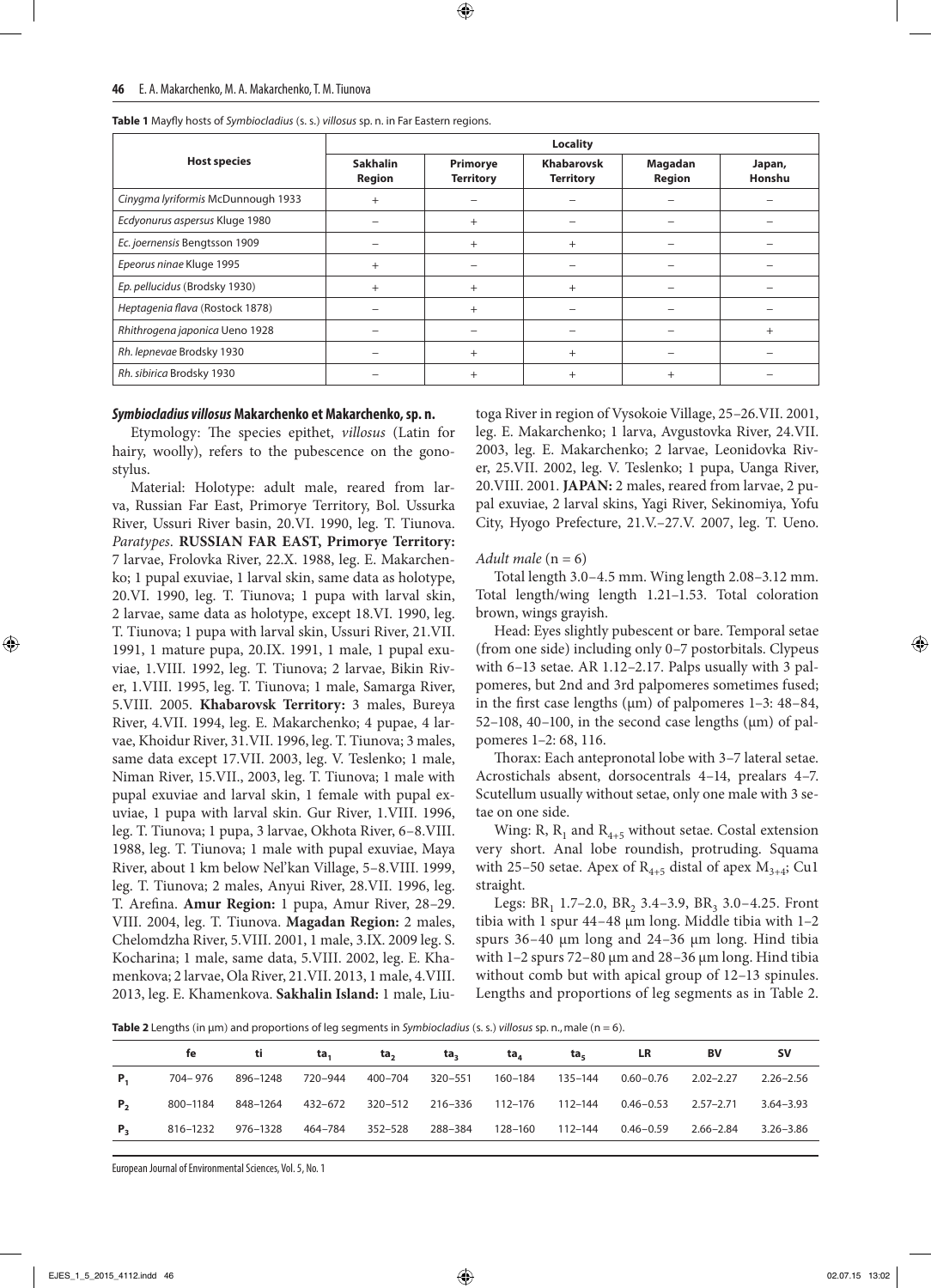Hypopygium (Figs. 1a–d): Tergite IX without setae and anal point. Laterosternite IX with 7–11 setae. Transverse sternapodeme reduced. Virga absent but above apical parts of phallapodemes a pair of rod-shaped chitinized structures are situated (Fig. 1c). Gonocoxite 312– 380 µm long, with large roundish-triangular dorsal lobe covered by some setae and with ventral rounded protrusion of inner edge in middle part. Gonostylus 140–180 µm long, with numerous setae and, from the base to the middle, with 2 light-colored megasetae 12–24 µm long and about 4 µm wide. From numerous specimens in our material only one male from Bol. Ussurka River had gonostylus with 1 megaseta.



**Fig. 1** Male adult of *Symbiocladius*(s. str.) *villosus* sp. n. a, d, hypopygium in dorsal view; b, gonostylus; c, hypopygium in dorsal view without tergite IX (extracted from mature pupa). Scale bars 50 µm.

## $Pupa (n = 4)$

Total length 3.3–4.5 mm.

Cephalothorax: Light brown, with darker spots in the wing sheath area. Frontal apotome smooth, without setae or tubercles. Medial edge of antennal pedicel sheath with a spine. Thoracic horn and precorneals absent. Antepronotal area with 5 weak setae (Fig. 2c). Dorsocentrals hair-like, 8-20  $\mu$ m long; distance between Dc1 and Dc<sub>2</sub> 12–60 µm; distance between Dc2 and Dc3 26–66 µm; distance between Dc3 and Dc4 12–70 µm.

Abdomen: Tergites light brown. Tergites I–II without shagreen. Tergites III–V with two bands of spinules in posterior part, spinules in the more posterior band with apices directed forward (Fig. 2d). Tergites VI–VIII with one band of spinules in posterior part, their apices pointing rearward; anterior halves of tergites with very weak

and fine shagreen, more intensive on tergite VIII. Segment I with 2–3 pairs of lateral setae. Segments II–VII with 3 pairs of lateral setae situated in middle part of lateral edge. Segment VIII with 1–2 pairs of lateral setae. PSA, PSB and apophyses absent. Anal lobe 224–328 µm long, without fringe and anal macrosetae but with 2–3 pairs of very short setae. Male genital sac overreaching anal lobe by 144–172 µm (Fig. 2e).

# *Fourth instar larva* (n=5)

Total length 2.8–4.8 mm.

Head: Head capsule 160–300 µm long and 180–250 µm wide; light yellow, postoccipital margin brown, interrupted in two places. Labral setae simple and very weak (Fig. 3a); premandible almost completely reduced. Antenna with 5 segments; total length 15–20 µm; basal segment length 5.0–6.7 µm; AR 0.50–0.66; antennal seta shorter than segments 2–5 combined (Fig. 3f). Mandible 38–54 µm long, brownish, with strong apical tooth, 1 large basal inner tooth and 3 thin and spine-like inner teeth, sometimes one spine-like tooth is poorly visible; seta subdentalis and seta interna absent (Figs. 3d,e). Middle part of mentum concave, without median teeth, only with lateral convexities and 4 pairs of lateral teeth which sometimes invisible because situated under ventromental plates; setae submenti bifurcate (Figs. 3b,c).

Abdomen: Procercus absent and 5–7 setae sit on body in as a beam. Supraanal setae 100–120 µm long. Posterior parapods short and separated, on top with a hook arranged in a circle; number of hooks 27–33.

#### *Diagnosis*

Adult male of *S.* (s. s.) *villosus* sp. n. is separated from all known species of subgenus by presence of a pair rodshaped chitinized structures which situated above apical parts of phallapodemes (Fig. 1c). A new species is most closely related to the Palaearctic species *S.* (s. s.) *rhithrogenae* and the Nearctic *S.* (s. s.) *chattahoocheensis* and can be distinguished from the first species by shape of gonostylus which expands from the base to the middle and with longer and more numerous setae; in *S.* (s. s.) *rhithrogenae* gonostylus with shorter and not so numerous setae and more straight and narrow, without expansion in the middle part (Figs. 2a,b). Shape of gonostylus of *S.* (s. s.) *chattahoocheensis* almost the same as *S.* (s. s.) *villosus* sp. n. if to compare hypopygium of both species extracted from mature pupae, but shape of inferior volsellae of these species and number of megasetae on gonostylus are different, namely a new species with roundish-triangular dorsal part of inferior volsellae and 2 megasetae, *S.* (s. s.) *chattahoocheensis* with roundish dorsal part of inferior volsellae and 1 megaseta. It should be noted that the transverse sternaposdeme in species listed above is reduced. Data on this feature in *S.* (S.) equitans absent. The pupa of *S.* (s. s.) *villosus* sp. n. is close related to *S.* (s. s.) *rhithrogenae* and cannot be distinguished from latter. Both these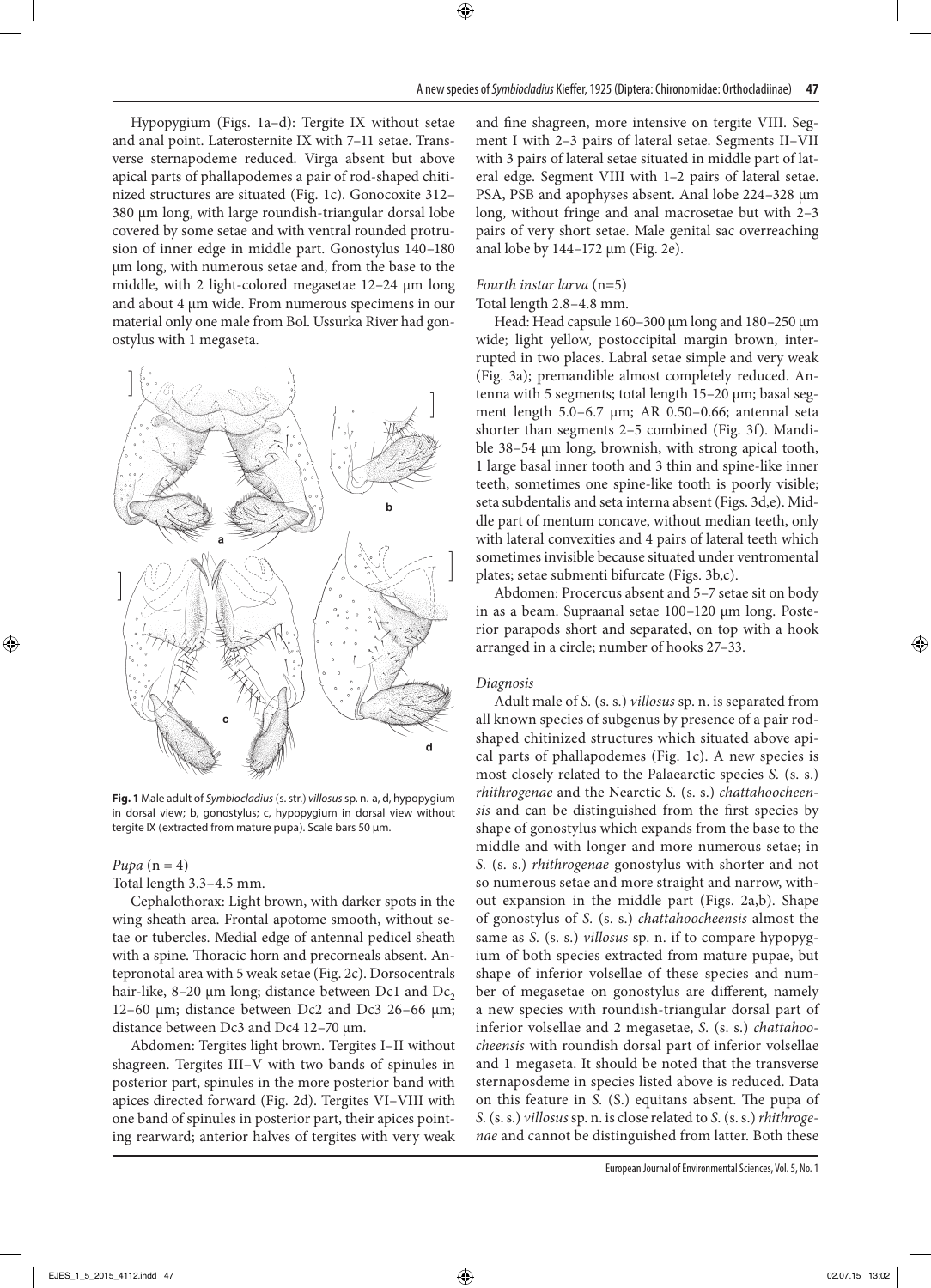species have tergites III–V with two bands of spinules in posterior part. But they are well differ from pupae of *S.* (s. s.) *chattahoocheensis* and *S.* (s. s.) equitans, which have two transverse bands of spinules on tergites IV–V (Claassen 1922; Caldwell 1984). To do this carry out additional research of pupae listed species. The larvae of all known species of *Symbiocladius* are not so well studied for a good comparison of their features, but nevertheless larvae of a new species may be separated from those of *S.* (s. s.) *rhithrogenae* by following characters: length of head capsule is  $160-300 \text{ µm}$ , width -  $180-250 \text{ µm}$ ; mandible with 3 inner teeth; mentum with 4 pairs of lateral teeth. According to Schmid (1993) and our data larvae of *S.* (s. s.) *rhithrogenae* with head capsule 275–339 µm long and 284–351 µm wide; mandible with 4 inner teeth; mentum with 5 pairs of lateral teeth.



**Fig. 2** Male adult of *Symbiocladius* (s. str.) *rhithrogenae* (Zavřel) (a–b), and pupa of *S.*(s. str.) *villosus* sp. n.(c–e). a–b, gonocoxite and gonostylus; c, setae of antepronotal area; d, tergite V; e, tergites VIII–IX and anal lobes. Scale bars: Figs. 5–7 – 50 µm; Figs. 8–9 – 200 µm.

# *Remarks*

In this paper, we did not plan the revision of all species the *Symbiocladius* s. s. and amend or add of some characters in subgeneric diagnosis, but in the process of studying we noticed a discrepancy between some features of adults, pupae and larvae as a new species and previously known from the data given in the diagnosis of the genus, are published in the "Chironomidae of the Holarctic region" (Cranston et al. 1983, 1989; Coffman et al. 1986; Andersen et al. 2013). Work on the preparation of a diagnosis for subgenera and genus can be done and should be done in the future only after the taxonomic revision of both subgenera of *Symbiocladius*.



**Fig. 3** Fourth instar larva of *Symbiocladius*(s. str.) *villosus* sp. n. a, labrum; b–c, mentum; d–e, mandible; f, antenna. Scale bars 20 µm.

Some authors interpreted the large basal inner tooth on the larval mandible as a seta subdentalis (e.g., Andersen et al. 2013: 260). However, in *Symbiocladius* the structure in question here does not show anything like the typical base from which true setae always arise. Therefore, we support the position of Caldwell (1984), who did not interpret the large basal inner tooth as a seta subdentalis.



**Fig. 4** Distribution of *Symbiocladius* (s. str.) *villosus* sp. n. in the Far East. Black circles denote the collecting locations.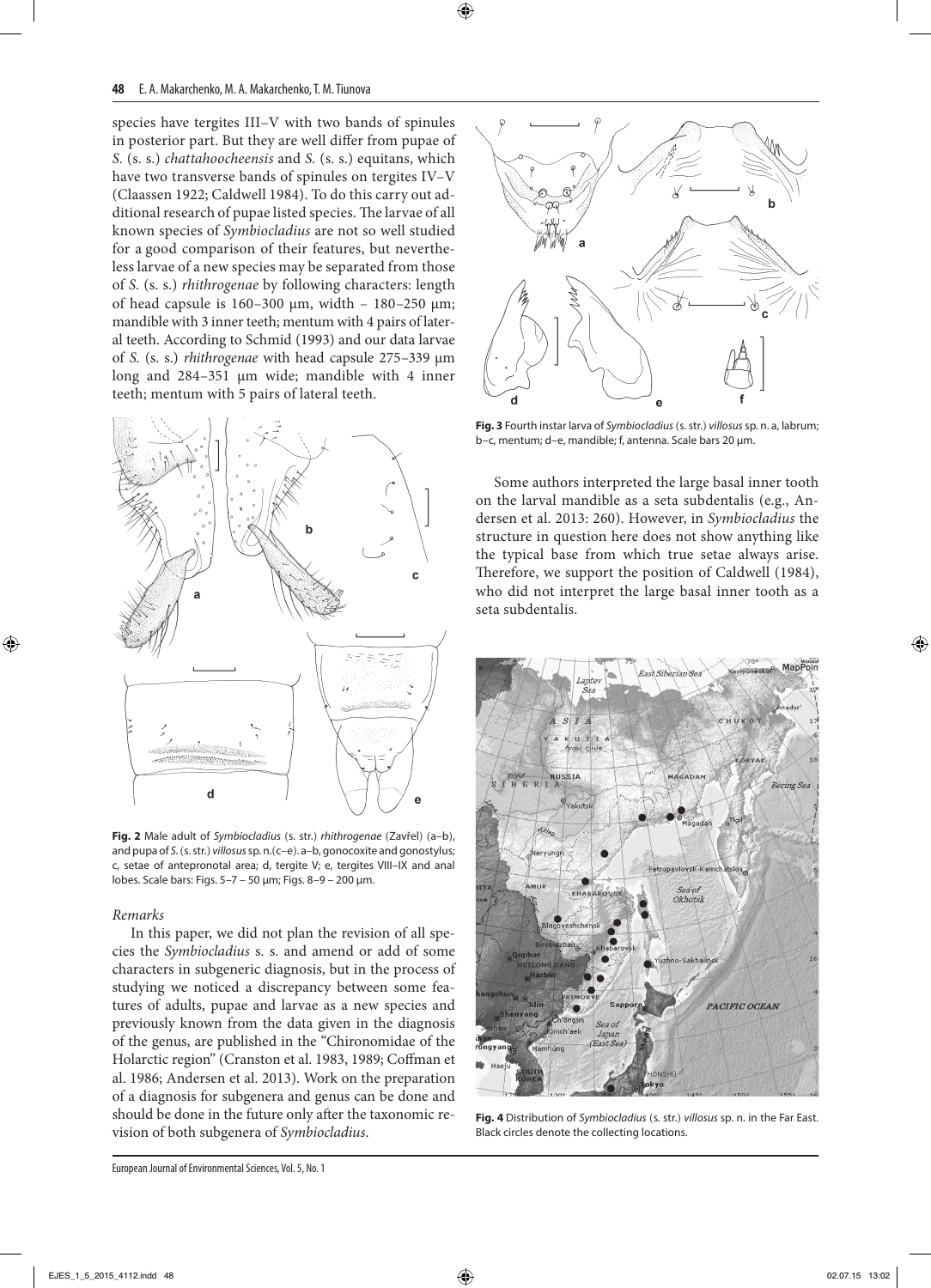| <b>Characters</b>             | Bol. Ussurka River $(n = 3)$ | Gur River $(n = 1)$ | Rivers: Ljutoga, Bureya<br>Anjui, Niman $(n = 4)$ | Japan $(n = 2)$ |  |
|-------------------------------|------------------------------|---------------------|---------------------------------------------------|-----------------|--|
| Total length, mm              | $4.2 - 4.5$                  | 4.1                 | $3.2 - 4.0$                                       | $3.0 - 3.2$     |  |
| Wing length, mm               | $3.0 - 3.12$                 | 2.52                | $2.08 - 2.84$                                     | $2.44 - 2.48$   |  |
| AR                            | $1.23 - 1.38$                | 1.12                | $1.34 - 2.17$                                     | 1.17            |  |
| Palpomeres 1-3 length, um     | 76-84:80-108:96-100          | 68:76:76            | $48 - 72:52 - 116:40 - 76$                        | 68:68:60        |  |
| Postorbitals                  | $0 - 3$                      | $6 - 7$             | $0 - 3$                                           | 0               |  |
| Dorsocentrals                 | $4 - 14$                     | 12                  | $5 - 7$                                           | $5 - 6$         |  |
| Prealars                      | $5 - 10$                     | $\overline{7}$      | $5 - 7$                                           | 4               |  |
| <b>Scutellars</b>             | $\Omega$                     | 0                   | $0 - 3$                                           | 0               |  |
| LR <sub>1</sub>               | $0.72 - 0.76$                | 0.69                | $0.70 - 0.71$                                     | $0.60 - 0.65$   |  |
| LR <sub>2</sub>               | $0.49 - 0.53$                | 0.48                | $0.49 - 0.51$                                     | $0.46 - 0.50$   |  |
| LR <sub>3</sub>               | $0.55 - 0.59$                | 0.54                | $0.48 - 0.51$                                     | $0.46 - 0.50$   |  |
| Number of spurs on hind tibia | $1 - 2$                      | 2                   | $1 - 2$                                           | 2               |  |
| Gonocoxite length, µm         | 364-380                      | 324                 | $244 - 320$                                       | 312             |  |
| Gonostylus length, µm         | 180                          | 160                 | 128-148                                           | 140             |  |
| Number of megasetae           | $1 - 2$                      | $\overline{2}$      | 2                                                 | 2               |  |
| <b>HR</b>                     | $2.02 - 2.11$                | 2.0                 | $1.90 - 2.16$                                     | 2.22            |  |
| <b>HV</b>                     | $2.33 - 2.50$                | 2.56                | $2.35 - 2.7$                                      | $2.14 - 2.28$   |  |

**Table 3** Comparison of adult males of *Symbiocladius* (s. s.) *villosus* sp. n. from different regions in the Far East.

Adult males from different regions in the Far East are slightly different from each other. For example, specimens from Bol. Ussurka River have the greatest body lengths (4.2–4.5 mm), whereas the smallest males (3.0–3.2 mm length) were registered from Japan. Variation in other features is shown in Table 3.

#### *Distribution and biology*

*S.* (s. s.) *villosus* sp.n. is known from many regions of the Russian Far East and from Japan (Fig. 4). All mayfly nymphs from which larvae and pupae of *S.* (s. s.) *villosus* sp. n. were collected belong to the family Heptageniidae (Table 1).

# **Acknowledgements**

We are grateful to Dr. Tadashi Kobayashi for making material from Japan available to us. Also we are much indebted to Dr. Wojciech Giłka for material of S*ymbiocladius* (s. s.) *rhithrogenae* from Ukraine. We also wish to acknowledge Dr. Martin Spies for sending us copies of hardto-reach taxonomic articles and for editing of manuscript.

#### **REFERENCES**

- Andersen T, Sæther OA, Cranston PS, Epler JH (2013) The larvae of Orthocladiinae (Diptera: Chironomidae) of the Holarctic Region – Keys and diagnoses. Insect Syst Evol Suppl 66: 189–385.
- Ashe P, O'Connor JP (2012) A World Catalogue of Chironomidae (Diptera) Part 2. Orthocladiinae. Irish Biogeographical Society and National Museum of Ireland, Dublin.

Bengtsson S (1909) Beiträge zur Kenntnis der westpaläarktischen Ephemeriden. Lunds Univ Arsbok (N.F.) Afd 2, 5: 237–246.

- Brodsky KA (1930) Contributions to the fauna of Ephemeroptera of Southern Siberia. Entomologicheskoe Obozrenie 24: 31–40, in Russian.
- Caldwell BA (1984) Two new species and records of other chironomids from Georgia (Diptera: Chironomidae) with some observations on ecology. Georgia J Sci 42: 81–96.
- Claassen PW (1922) The larva of a chironomid (*Trissocladius equitans* n.sp.) which is parasitic upon a may-fly nymph (*Rhithrogena* sp.). Kansas Univ Sci Bull 14: 395–399.
- Coffman WP, Cranston PS, Oliver DR, Sæther OA (1986) The pupae of Orthocladiinae (Diptera, Chironomidae) of the Holarctic region – Keys and diagnoses. Entomol Scand Suppl 28: 147–296.
- Cranston PS, Oliver DR, Sæther OA (1983) The larvae of Orthocladiinae (Diptera, Chironomidae) of the Holarctic Region – Keys and diagnoses. Entomol Scand Suppl 19: 1–51.
- Cranston PS, Oliver DR, Sæther OA (1989) The adult males of Orthocladiinae (Diptera, Chironomidae) of the Holarctic region – Keys and diagnoses. Entomol Scand Suppl 34: 165–352.
- Giłka W, Kłonowska-Olejnik M, Godunko R J (2007) On the biology of *Symbiocladius rhithrogenae* (Zavřel, 1924) (Diptera: Chironomidae) from the Chornohora Mts., Ukraine. Polish J Entomol 76: 285–291.
- Hayashi F, Kobayashi T (2000) Commensal and parasitic chironomids of Japan. Hyogo Freshwater Biol 51/52: 281–303.
- Kluge NYu (1980) To the knowledge of mayflies (Ephemeroptera) of Taimyr National District. Entomologicheskoe Obozrenie 59: 561–579, in Russian.
- Kluge NYu (1995) A catalogue of the type-specimens in the collection of the Zoological Institute, Russian Academy of Sciences. Insecta, Ephemeroptera. St. Petersburg, Zoological Institute Rus Acad Sci: 1–52, in Russian.
- Makarchenko EA (1985) Chironomids of the Soviet Far East. Subfamilies Podonominae, Diamesinae and Prodiamesinae (Diptera, Chironomidae). DVNC AN SSSR Press, Vladivostok, in Russian.